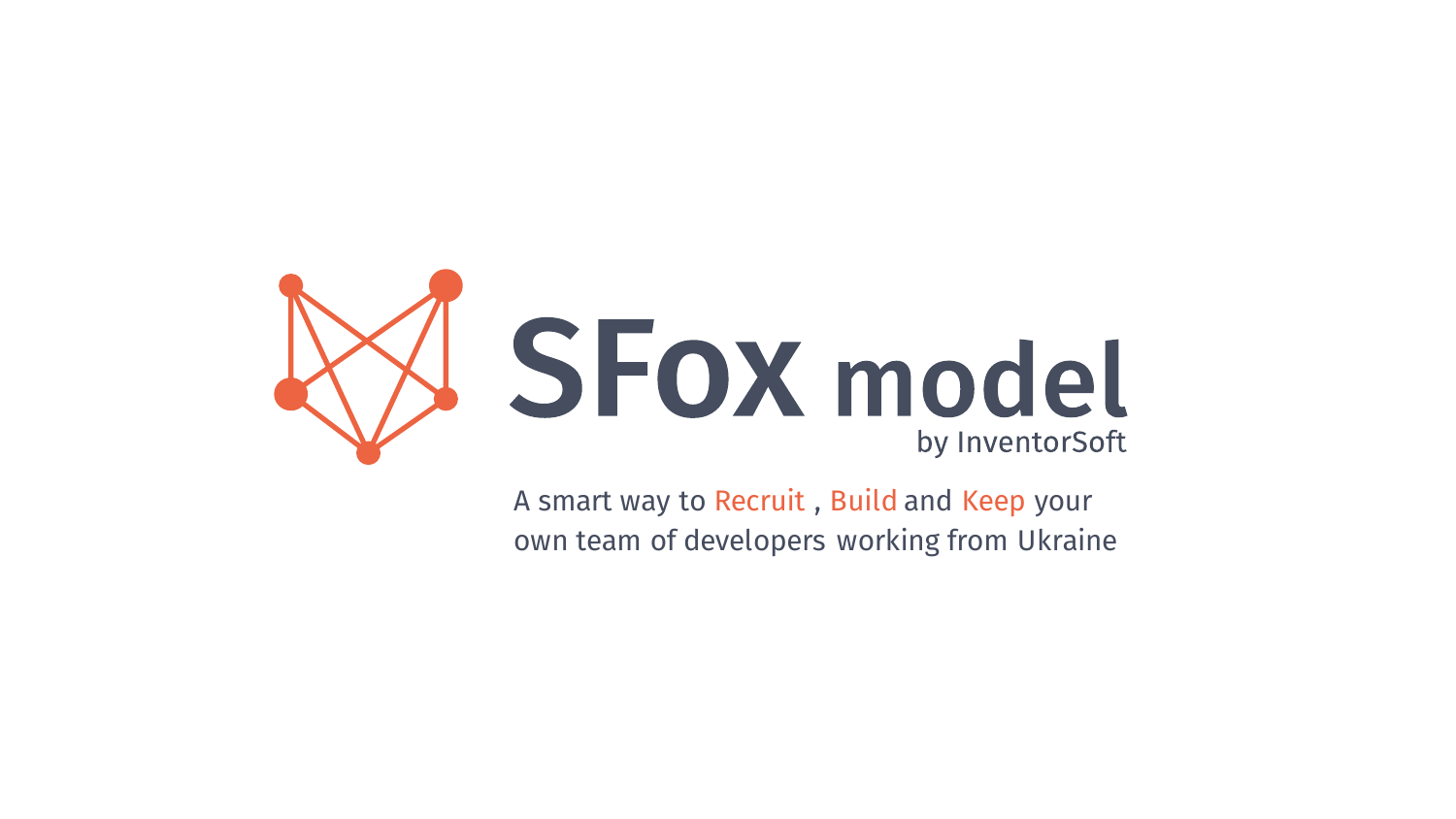## Challenge .

Deficit of over 30 000 IT professionals in Sweden and Norway.

The number of IT related study places has not increased notable since 2012 in Sweden.

In 2017 Norway had 4846 IT study places for 48 000 applicants.

It's estimated that between 2022 and 2025 there will be a lack of over 140 000 IT professionals in Sweden and Norway.

Almost all industries are transitioning over to be data driven at its core.

High cannibalization in the market over top talents and salary inflation.

Källa: Exidos och Dataföreningen, Årsrapport IKT-Norge 2017

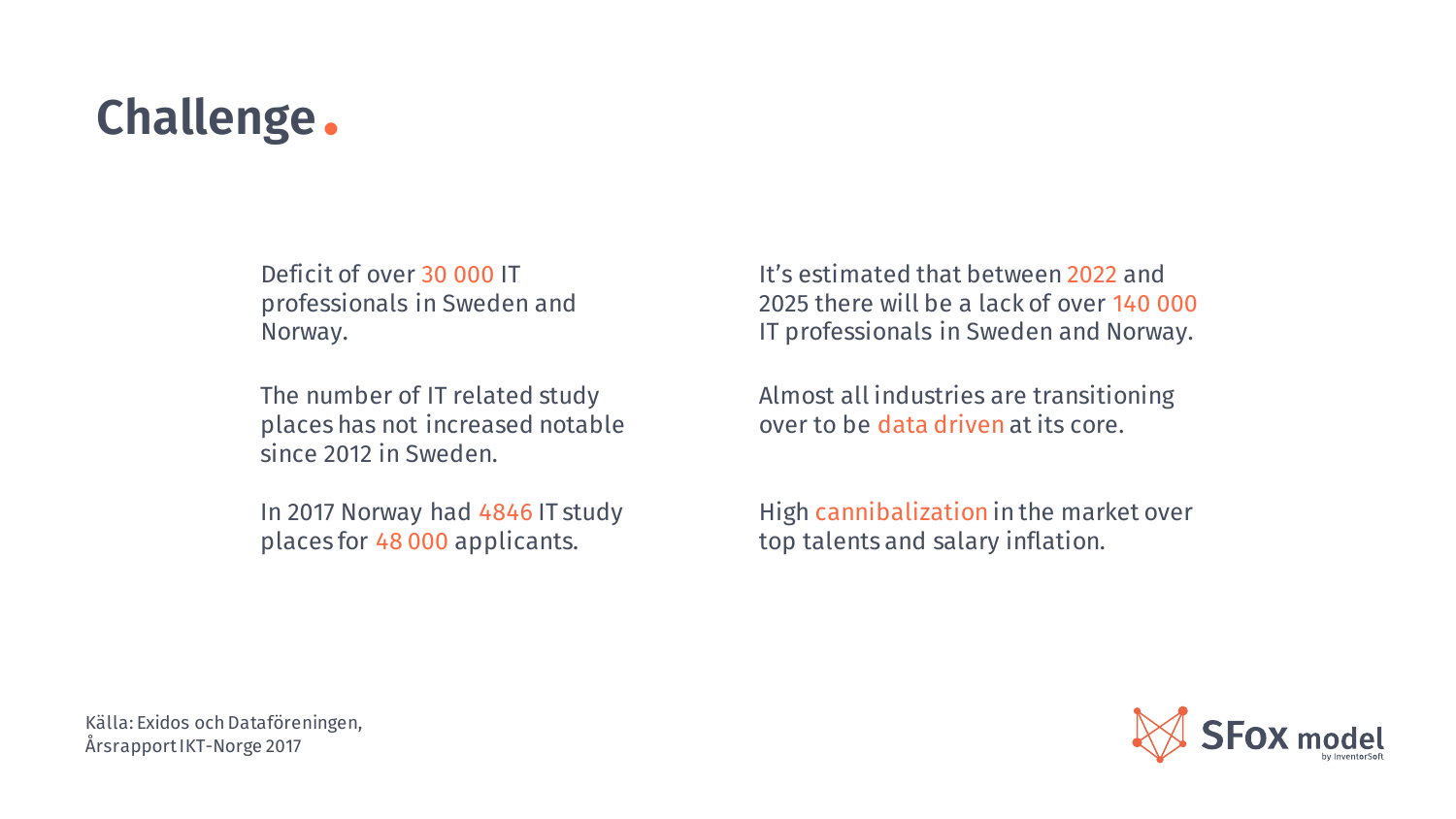## Challenge .



Of businesses report that they don't get to fill open IT vacancies over the last 12 month

Of the businesses report that they had to turn down new customer orders as a result of lack of internal capacity.

Of businesses report that its hard to get qualified IT people to their business.

Of businesses report that the lack of IT professional is the biggest threat for their future growth

Källa: Exidos och Dataföreningen, Årsrapport IKT-Norge 2017

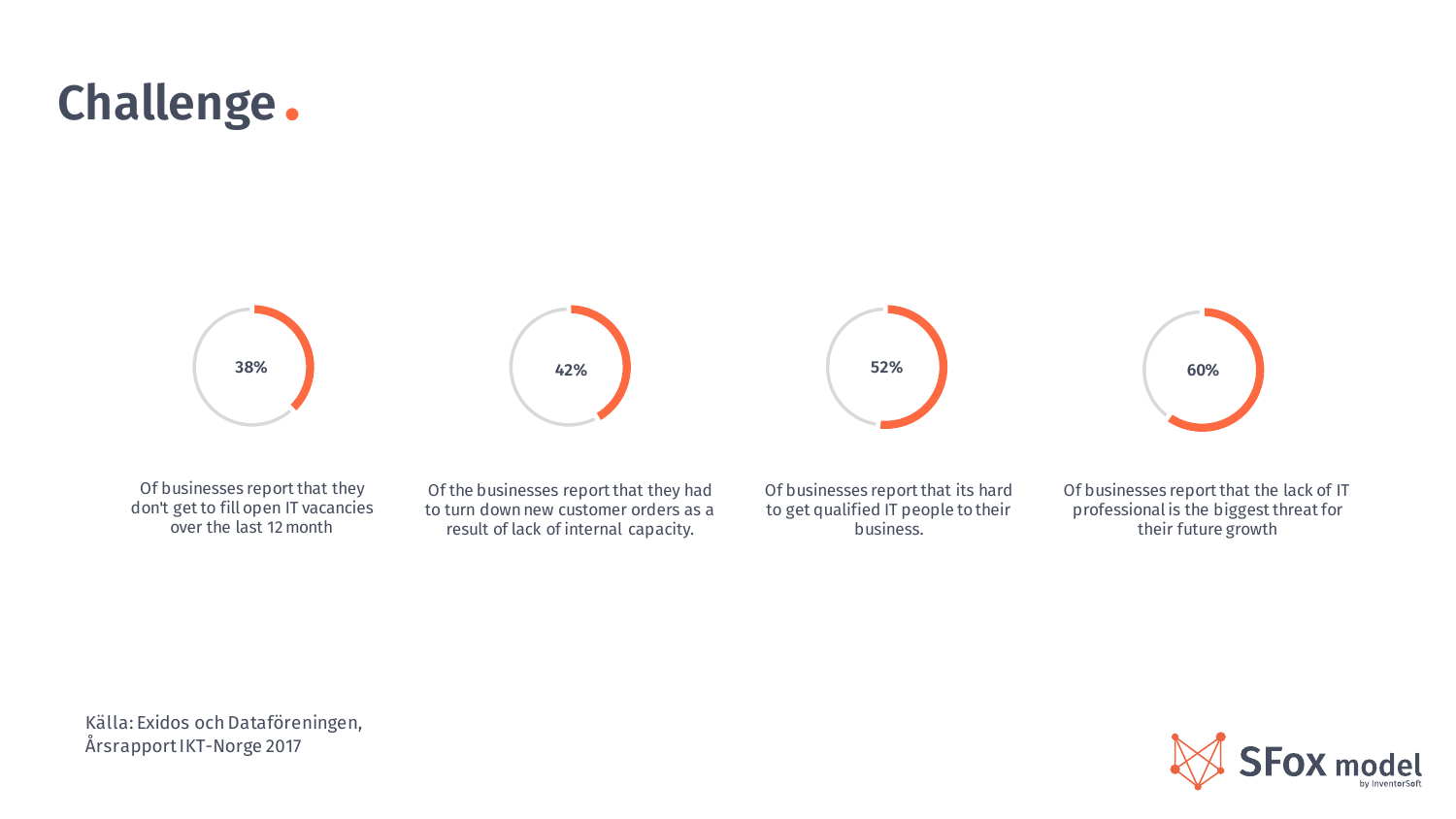

### Traditional and old Near shoring services in the market today

### Nordic Consultancy Companies.

Both local and remote organizations that need to be managed.

Long decision chain and bureaucracy of communications and decision making.

Prices drive up when both local and remote organizations get into the revenue stream.

### Foreign consultancy companies.

"Top heavy management" is often a recurring factor as well as an abundance of middle management and different departments.

It's challenging to fully understand how the Nordic market works and the business of the customer.

High turnover of employees.

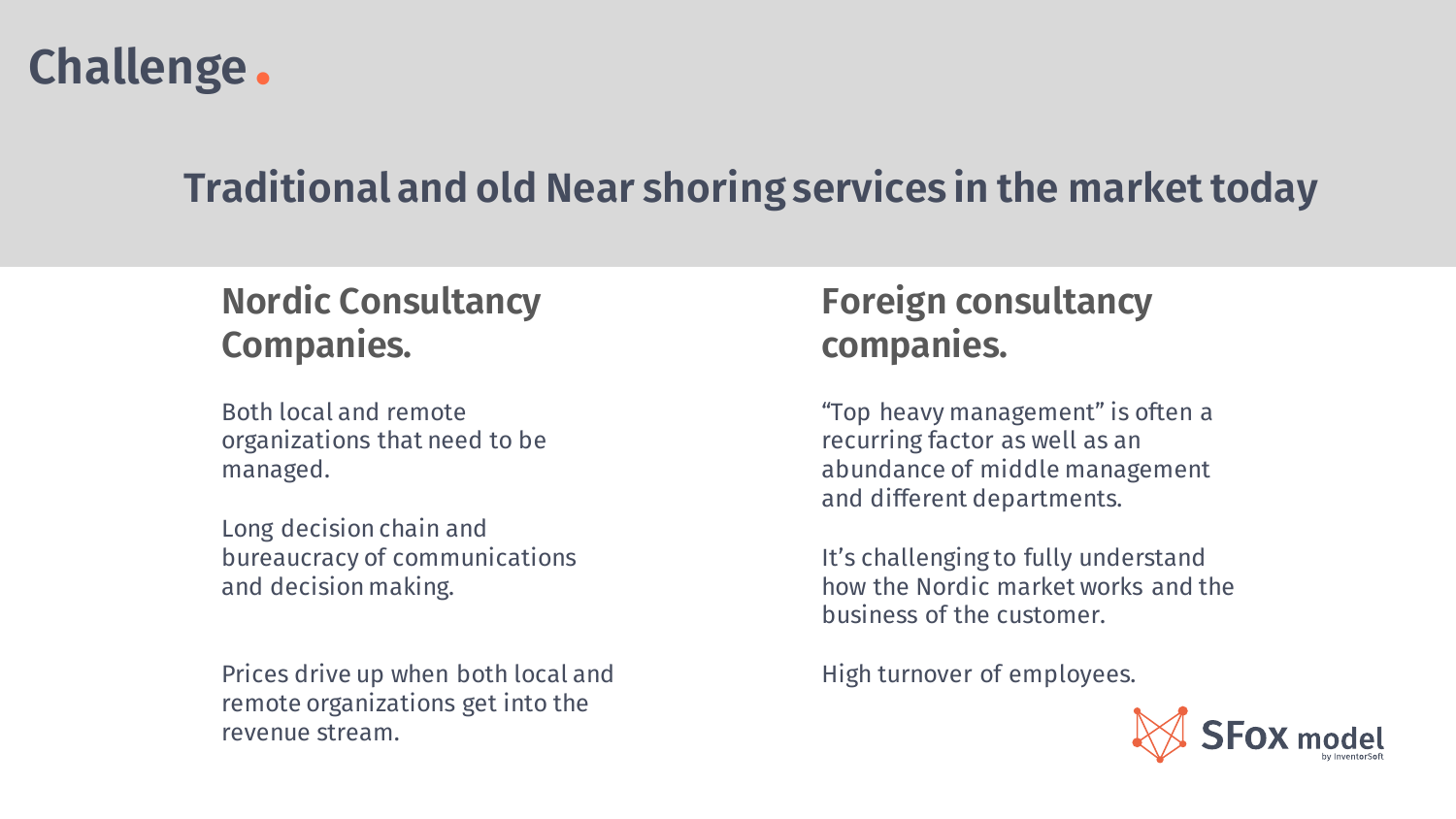### Our solution.

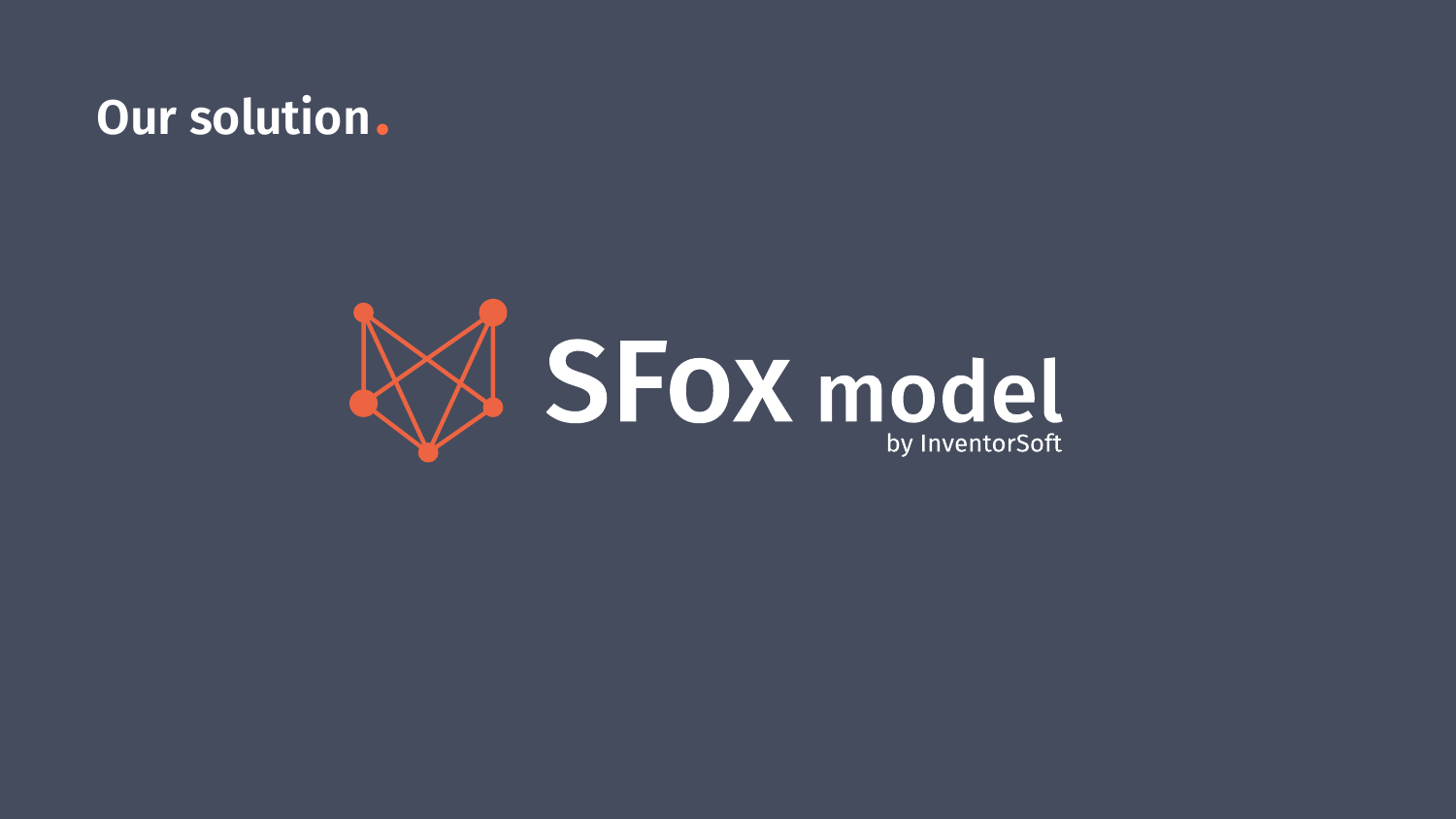### WHY UKRAINE ?



### Time Difference

Only +1 hour time difference between the Nordics and Ukraine



0% VAT on exporting services from Ukraine



Short delivery time



High level of English speaking IT professionals

Prices

Price for senior competency ratio is very beneficial

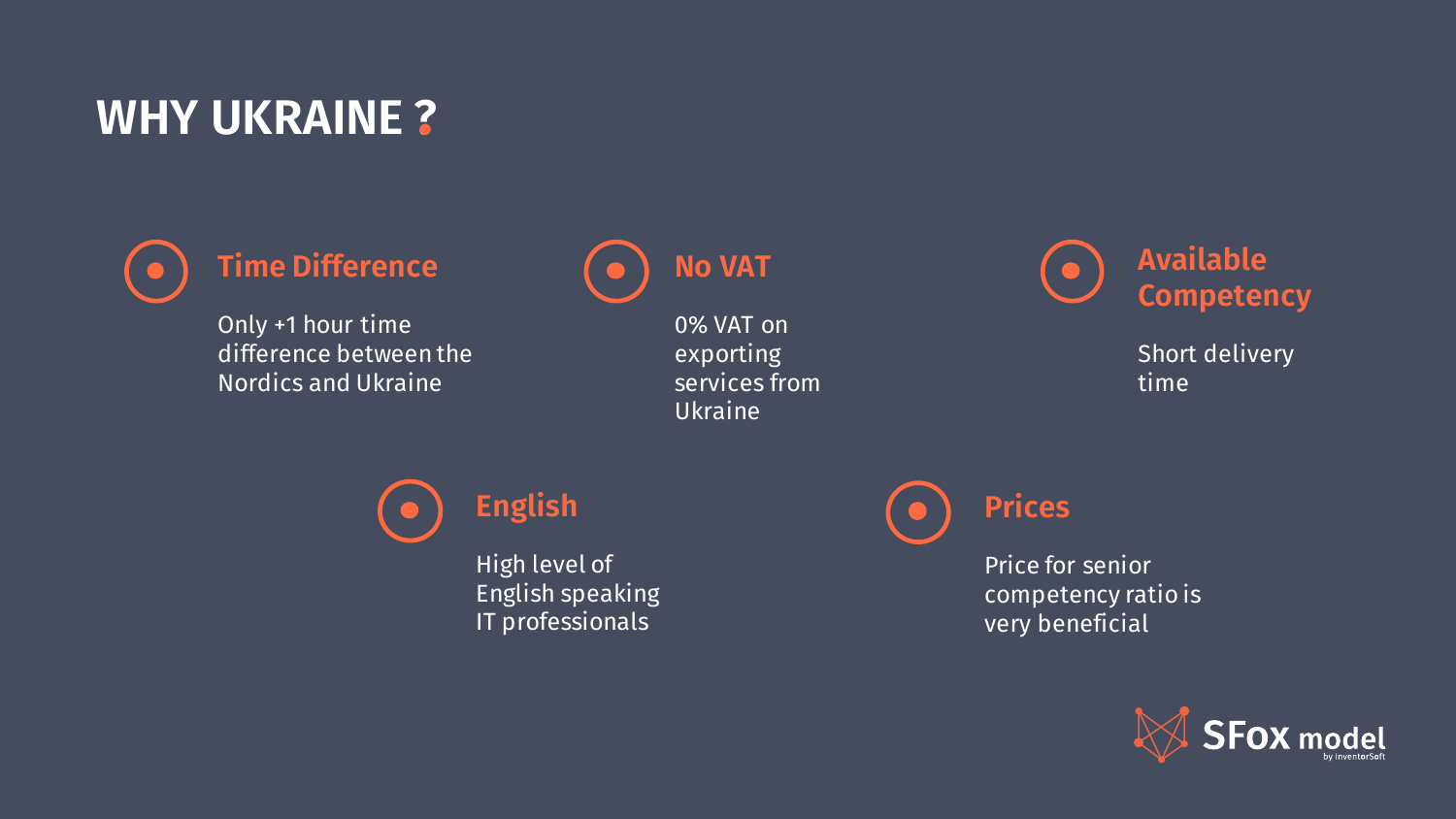

## We help you:

### Recruit

Build

Our professional recruiters will start their quest of finding the right candidates for your needs.

We are confident that we will find the perfect match for your organization, that's why the recruitment service has no fee.

We integrate your developers into your own processes and ways of work. They are working in our development centers in Ukraine where we have implemented the Nordic corporate culture.

and

They communicate directly with you, without middle management and bureaucracy.

### Keep

Our mission is to keep your developers motivated, valued, educated and focused. They all have their own personal development plans.

for a

This results in minimal employee replacement and high efficiency.

### Monthly Fixed fee

We don't bill by the hour! Instead we invoice a fixed fee every month based on the developers' salary and not based on the amount of hours they work.

Our price model is transparent and predictable so you always know the costs and the reimbursement your developers are getting.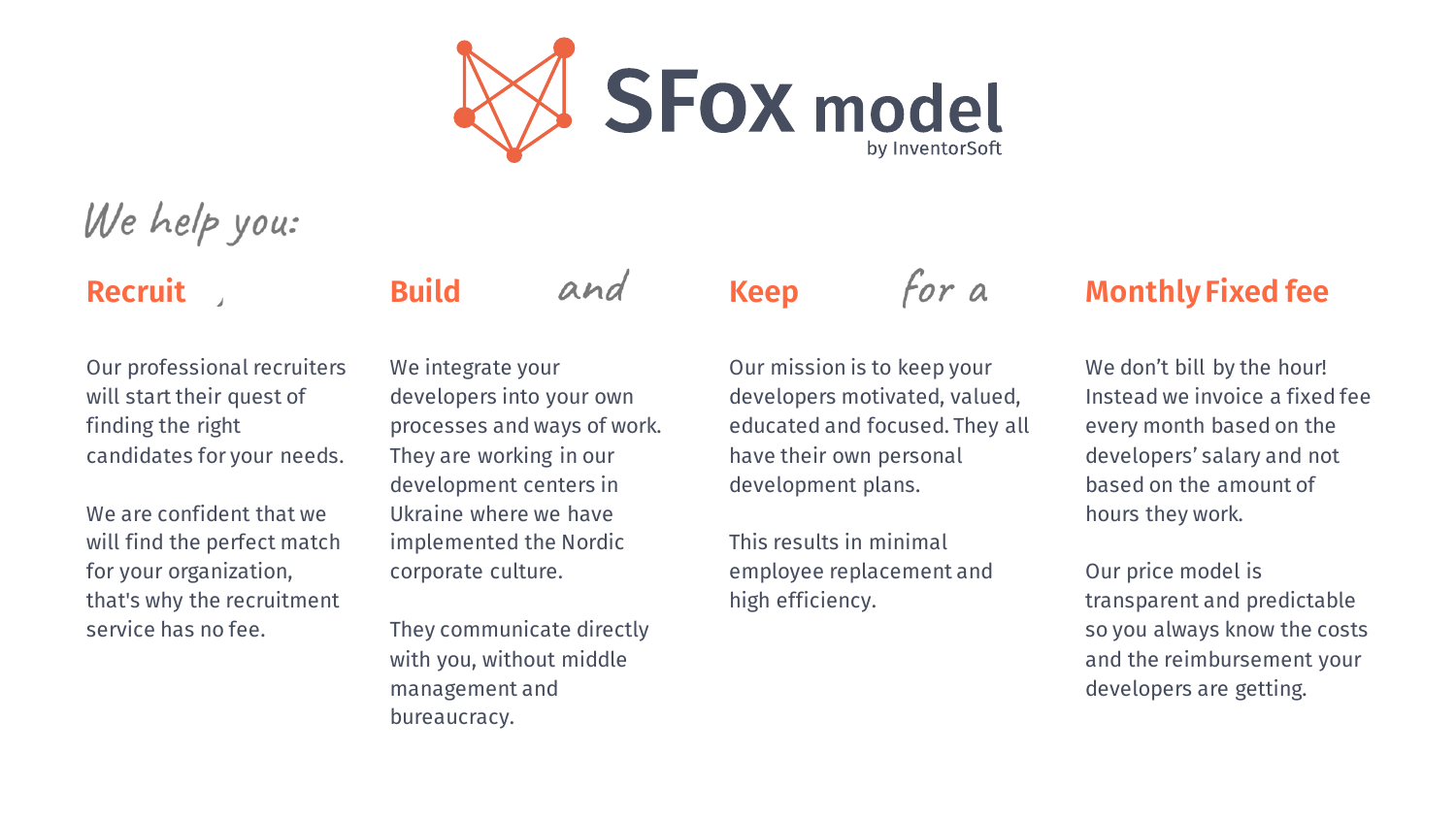

#### Hand Picked

We find and recruit the talents that you specify and require.

#### Personal HR support

A dedicated HR support person in Ukraine will work together with you to keep the developers effective and motivated.

#### Direct Relation

You work directly with the developer without any middle management.

#### Infrastructure and Office

We take responsibility for your developers to have a good workspace and efficient tools in Ukraine.

#### Dedicated

The developers work directly for you full time as if they would be your full-time employees.

#### Integration

We adapt so that your developers work with the processes and systems that you already use.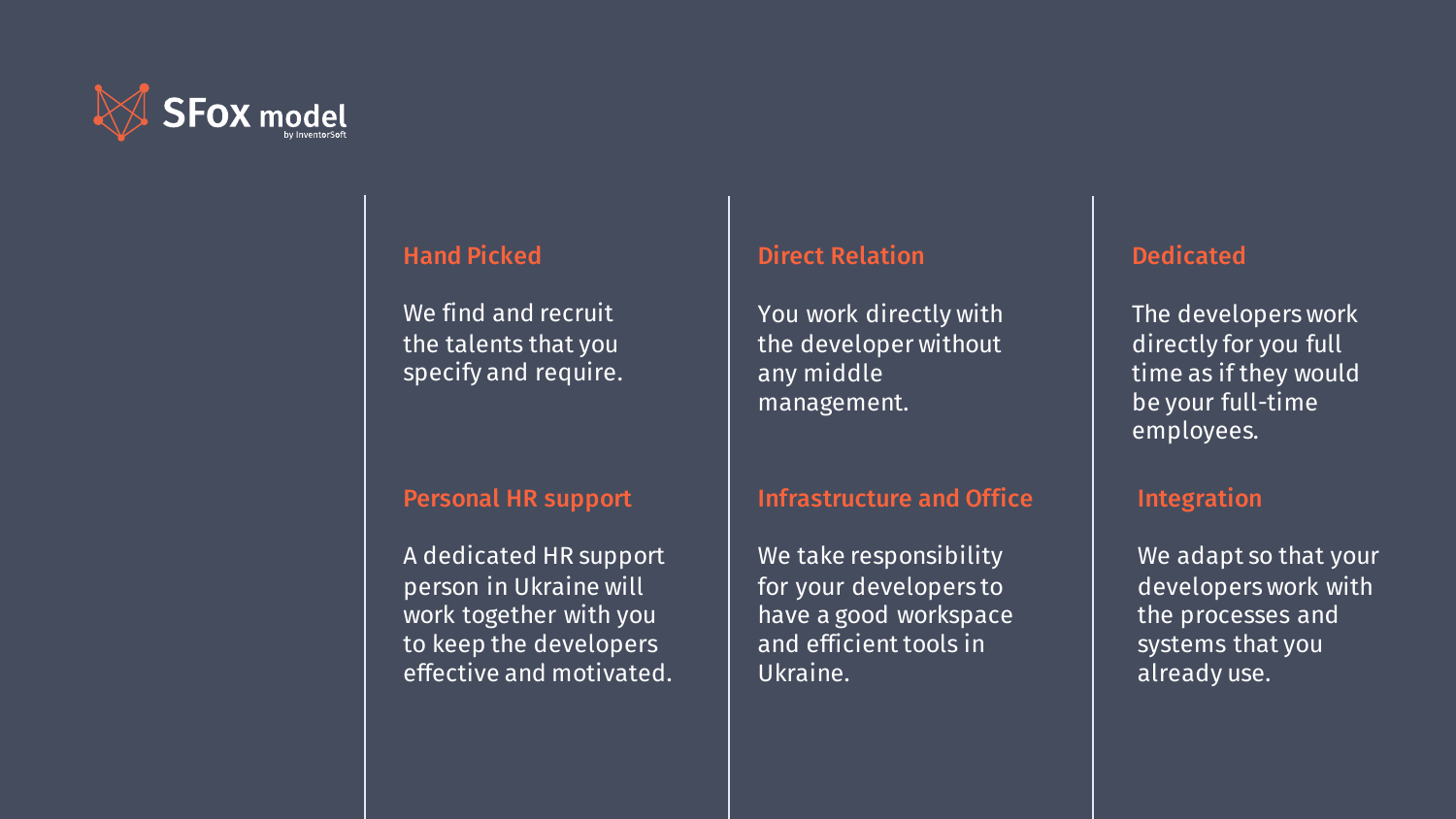# **RECRUITMENT PROCESS** .

|                                                                                                      | Pre-Screening – → Screening – → 1-st Internal Interview –                  |                                                                                                                                                           |                      |
|------------------------------------------------------------------------------------------------------|----------------------------------------------------------------------------|-----------------------------------------------------------------------------------------------------------------------------------------------------------|----------------------|
| Collecting, analysing and<br>filtering CVs of the<br>applicants to identify the<br>most fitting ones | HR talks with<br>applicants according<br>to a screening checklist          | Held by an internal technical<br>expert or the tech lead of the<br>team the candidate is<br>considered for                                                | Coding<br>(Optional) |
| Offer $\leftarrow$                                                                                   | Customer <                                                                 | <b>Presentation of Candidates &lt;&gt;&gt;&gt;</b>                                                                                                        |                      |
| <b>Based on Customer's</b><br>choice an offer is sent to<br>a candidate                              | Interview with a Customer,<br>usually a Delivery manager<br>attends it too | Presenting selected candidates to<br>a customer (soft skills and<br>technical summaries based on the<br>previous stages, overview of their<br>background) |                      |

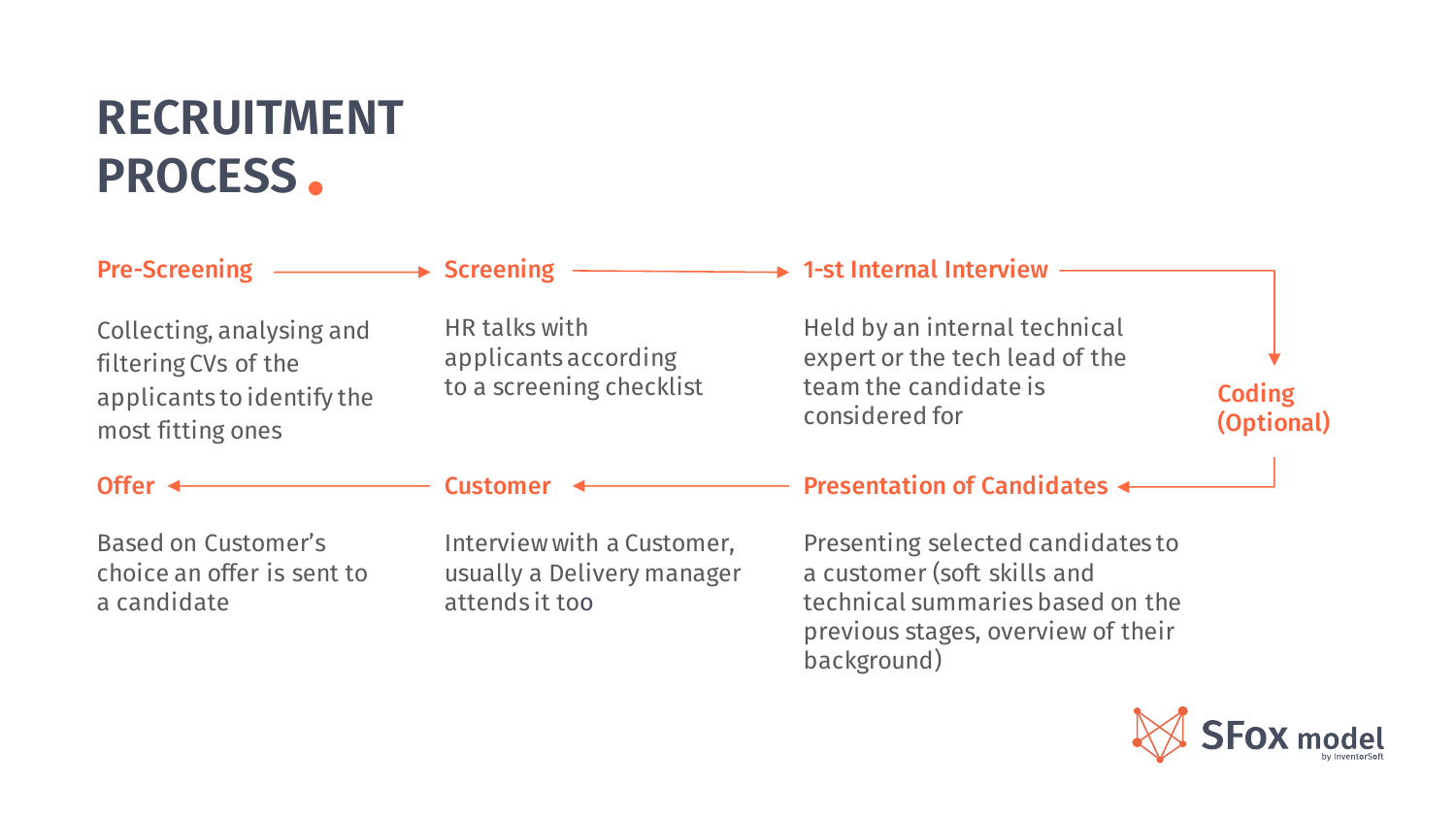# . **EXAMPLEPRICE MODEL**

|            | <b>Recruitment</b>      | <b>Salary</b> | <b>SFox Services</b><br>30 % | <b>Infrastructure</b><br><b>Fixed Fee</b> | <b>Total Monthly</b><br><b>Fixed Fee</b> |
|------------|-------------------------|---------------|------------------------------|-------------------------------------------|------------------------------------------|
| Senior 6+  | $\epsilon$ <sub>0</sub> | € 3000        | €900                         | €400                                      | €4300                                    |
| Regular 3+ | € 0                     | € 1800        | € 540                        | €400                                      | € 2740                                   |

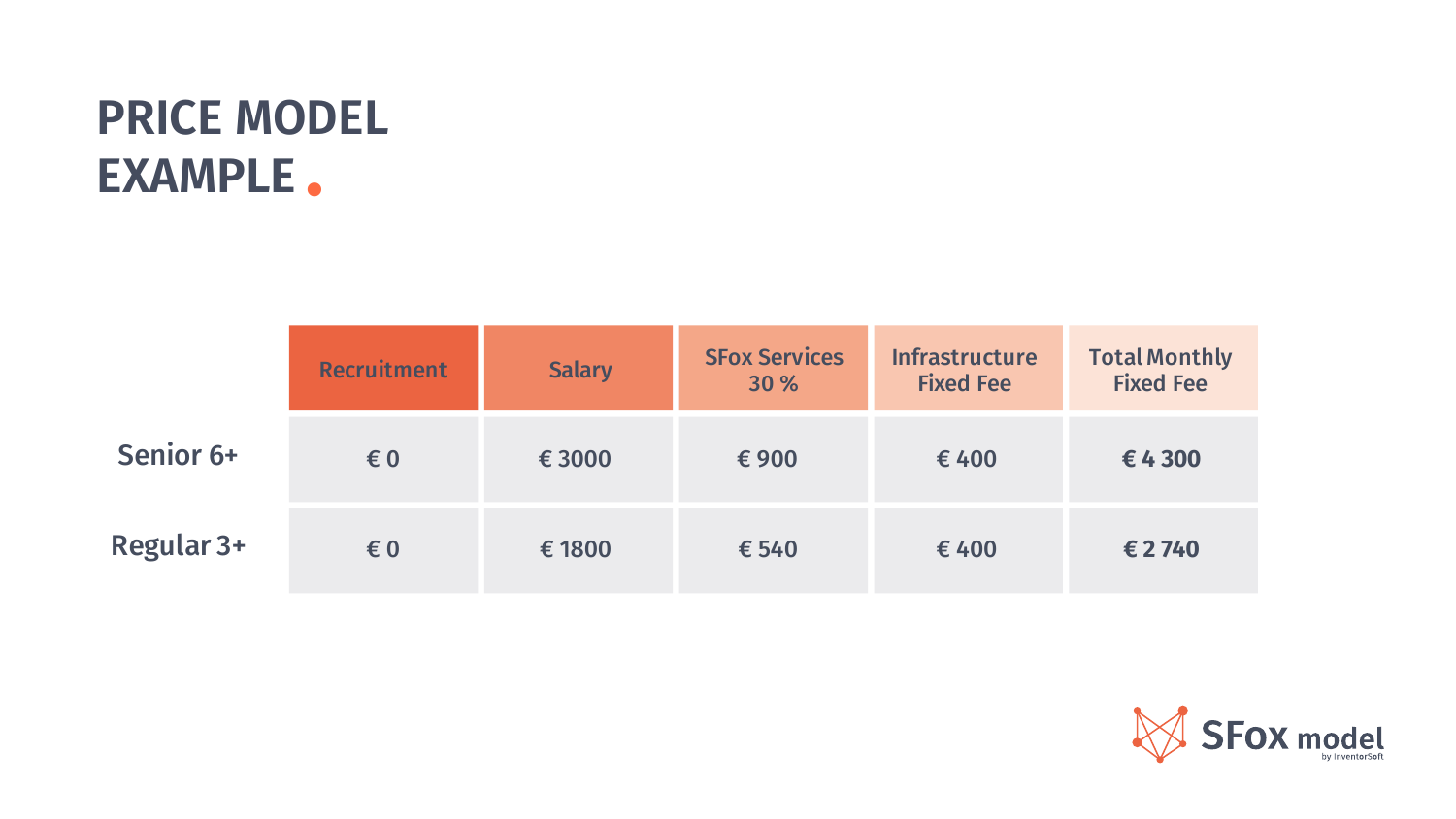# **YOUR LOCAL SUPPORT TEAM** .



Our core mission is to Recruit the best developers for your needs. Build a team and integrate them with your organization and processes. Keep the developers over time and tightly monitor their development, motivation and progress working for your organization.

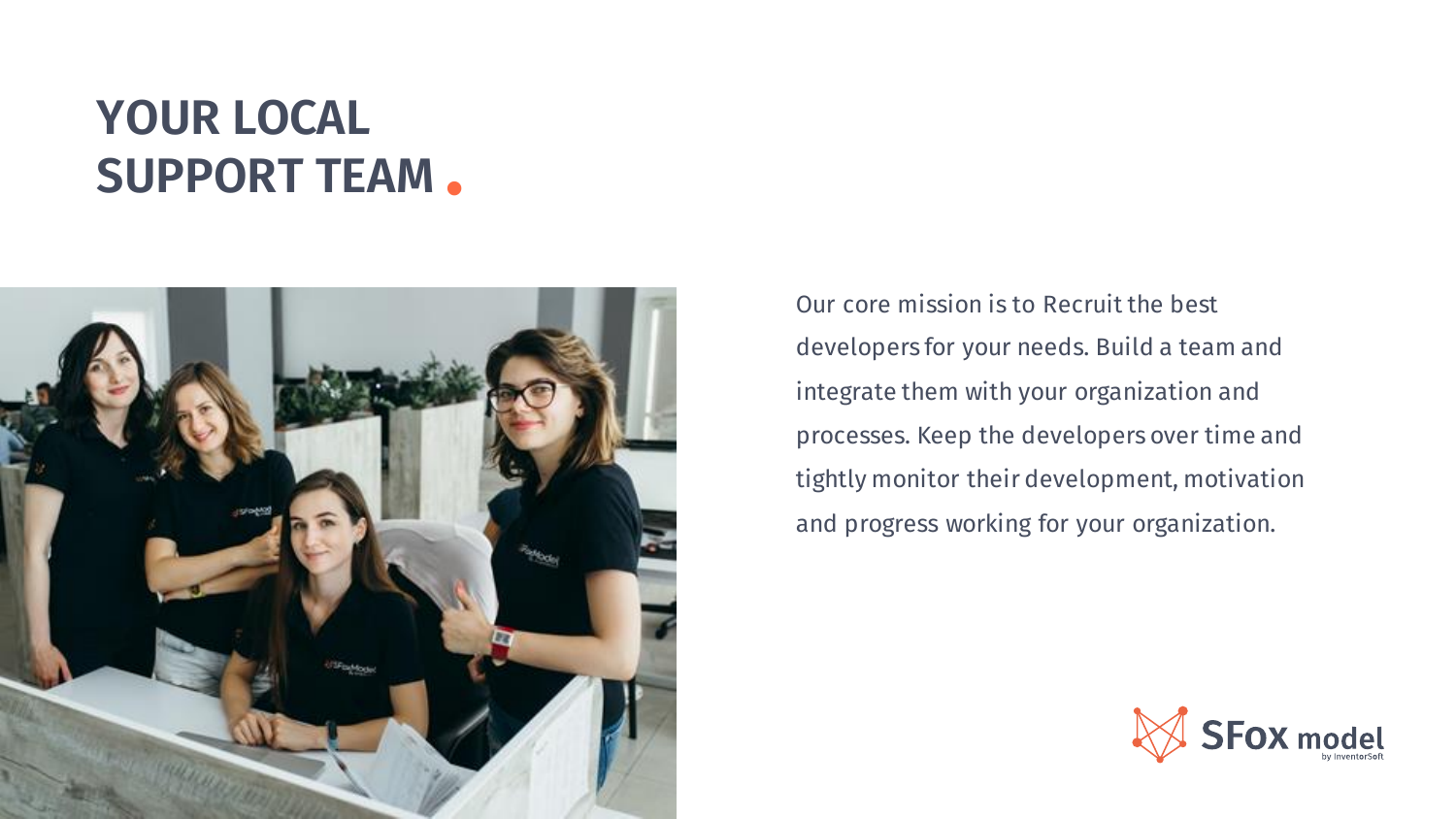## **CUSTOMER MEETINGS IN OSLO** .



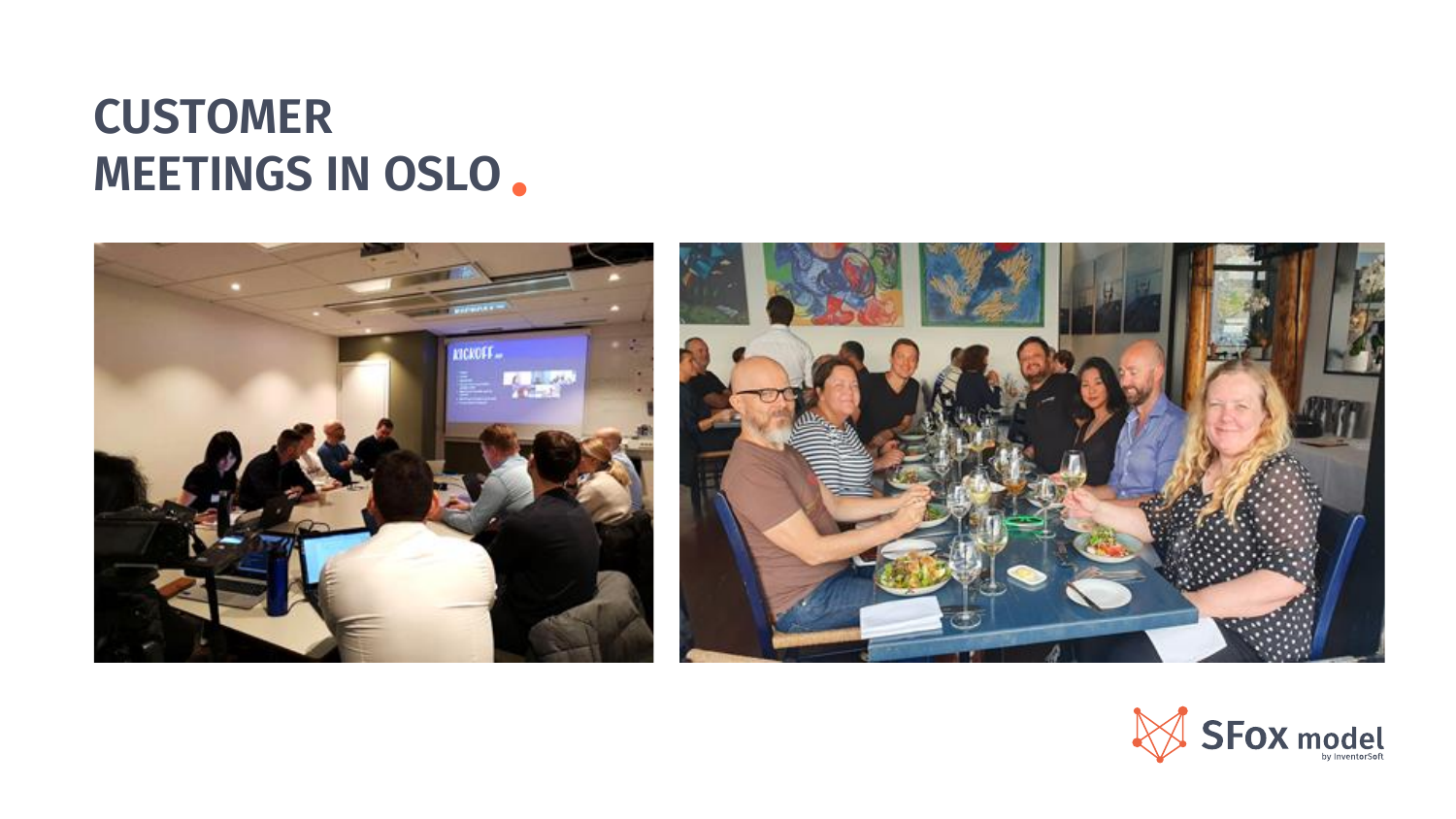## **ONBOARDING MEETINGS IN GOTHENBURG**.



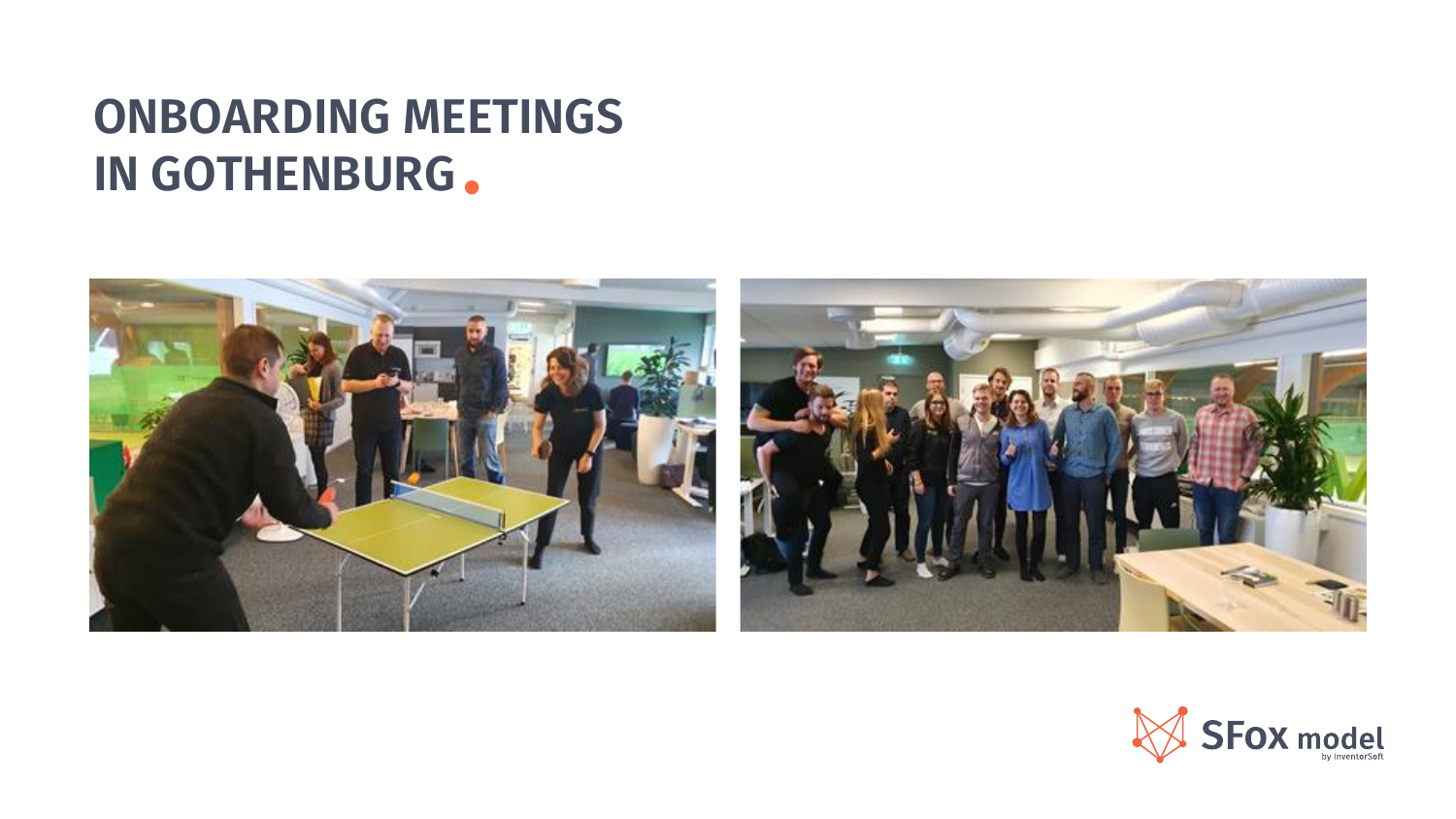### .**NET FEST**



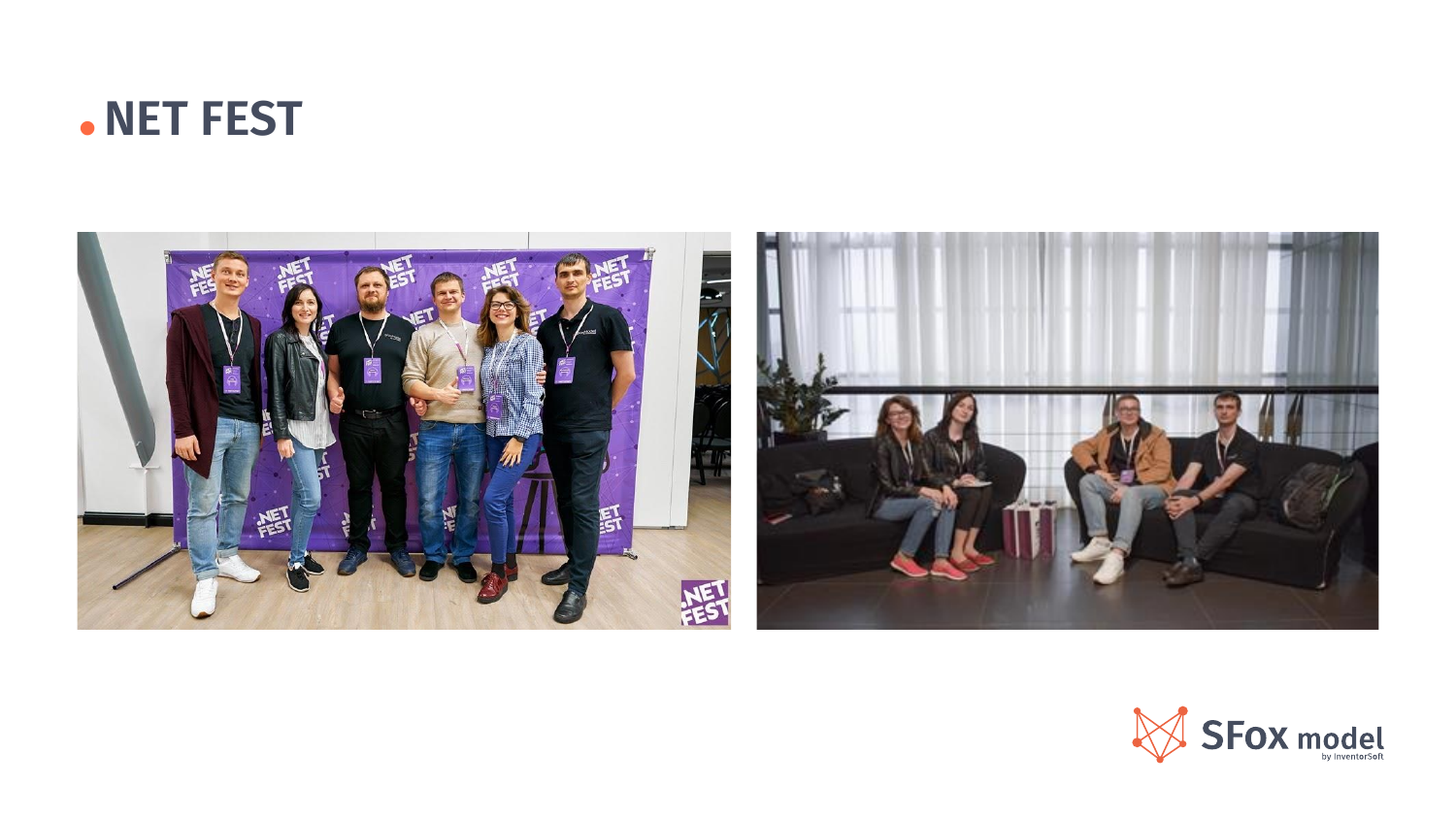## **INVENTORSOFT OFFICE IN CHERNIVTSI** .



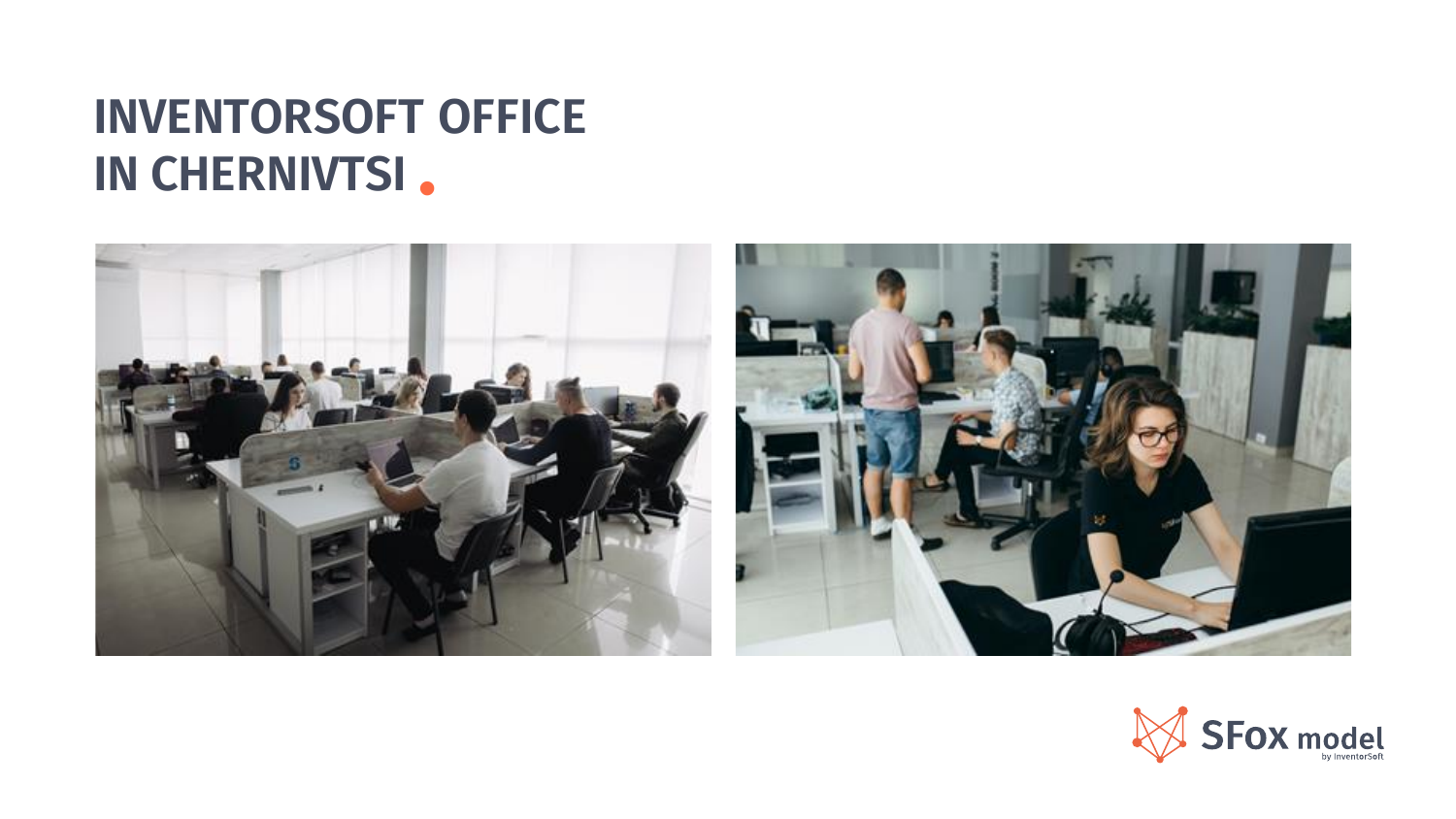# **PART OF INVENTORSOFT GROUP**.

SFoxModel is a core service by InventorSoft Nordics LLC and part of Inventorsoft Group - Ukrainian software development company which provides services for offshore software development, custom programming and IT outsourcing.